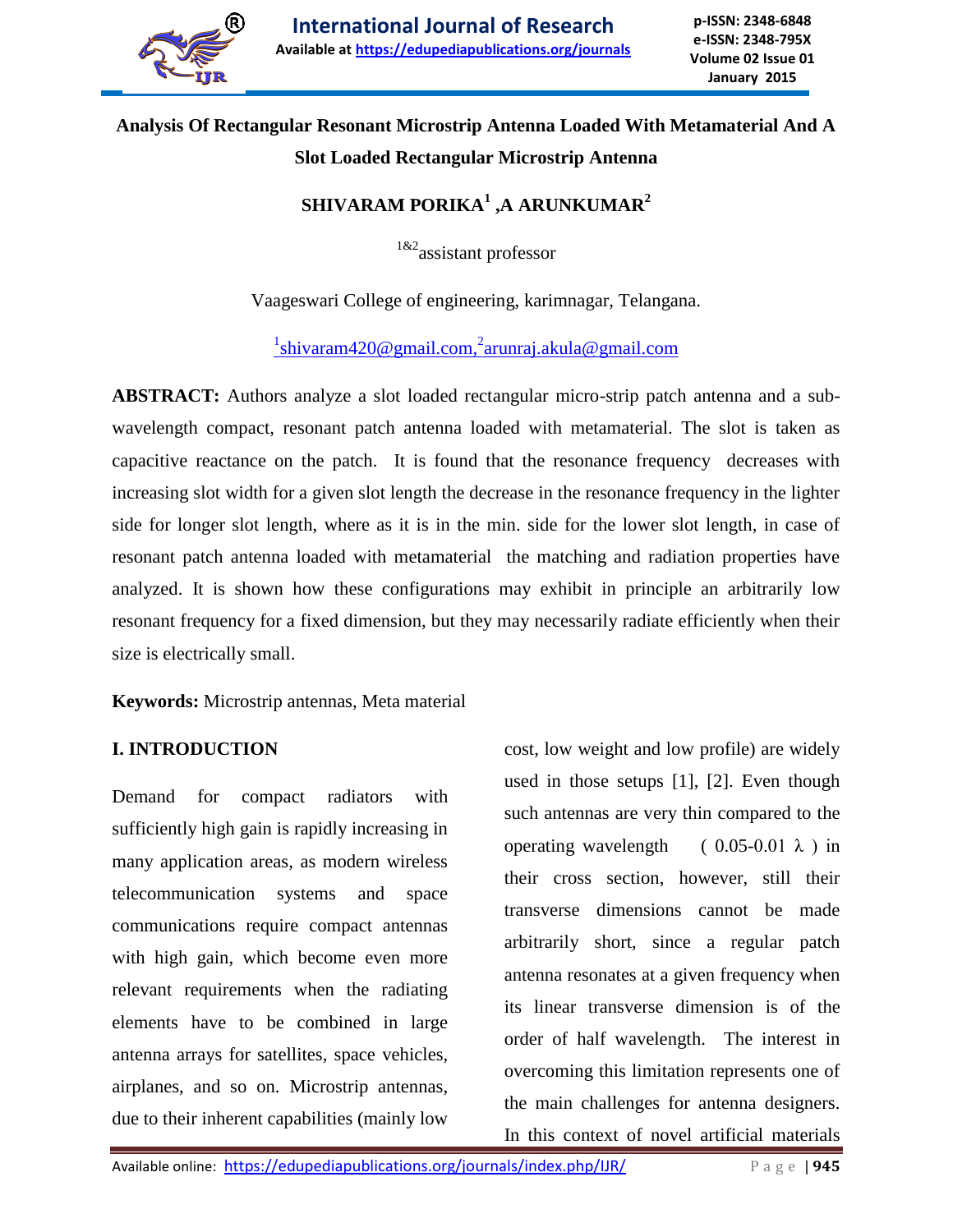

an important role may be played by metamaterials, which, due to their interesting anomalous electromagnetic features, have attracted a great deal of attention in recent years for several electromagnetic applications [3]. Interest is focused in the presented paper on a typical wave interaction of metamaterials with anomalous electromagnetic constitutive parameters, and in particular with negative real part of their permittivity  $\lceil \theta \rceil$  - negative ENG)], of their permeability  $[\mu$  -negative (MNG)] or with both these quantities being negative [double-negative (DNG)] in a specific frequency range. The phase compensation properties of DNG metamaterials may allow synthesizing sub wavelength cavity resonators [4], waveguides [5] and scatterers [6] with resonant properties essentially independent on their effective physical size. In the quasistatic limit, when the retardation effects are negligible due to the small dimensions of such components and only one of the two constitutive parameters interact with the field depending on its polarization, even single negative (SNG) materials, i.e., ENG or MNG, may be utilized to achieve similar effects. Such sub-wavelength resonances may be applied also to antenna configurations. In the present paper, we have comparatively analyzed the rectangular

antenna loaded with metamaterial and fed with microstrip line by thoroughly revisit the theory of patch antennas in terms of resonance frequency and VSWR with respect to slot length and slot width with the help of equivalent circuit diagram to show how suitable pairing of metamaterials and standard dielectrics may indeed allow a subwavelength resonance in such structures. Necessary and sufficient conditions are determined to get such quasi-static resonances for patch antenna setups. Then, the radiation properties of such subwavelength patches are studied theoretically, showing which configurations may be designed to properly radiate in free space. Finally, some optimized designs are verified through full-wave numerical simulations, taking into account dispersion, losses and feeding networks for these devices.

### **2.THEORETICALCONSIDERAT ONS**



### Fig.1. Geometry of slot loaded rectangular microstrip antenna

### *Equivalent circuits*

The equivalent circuit of slot-loaded rectangular microstrip antenna is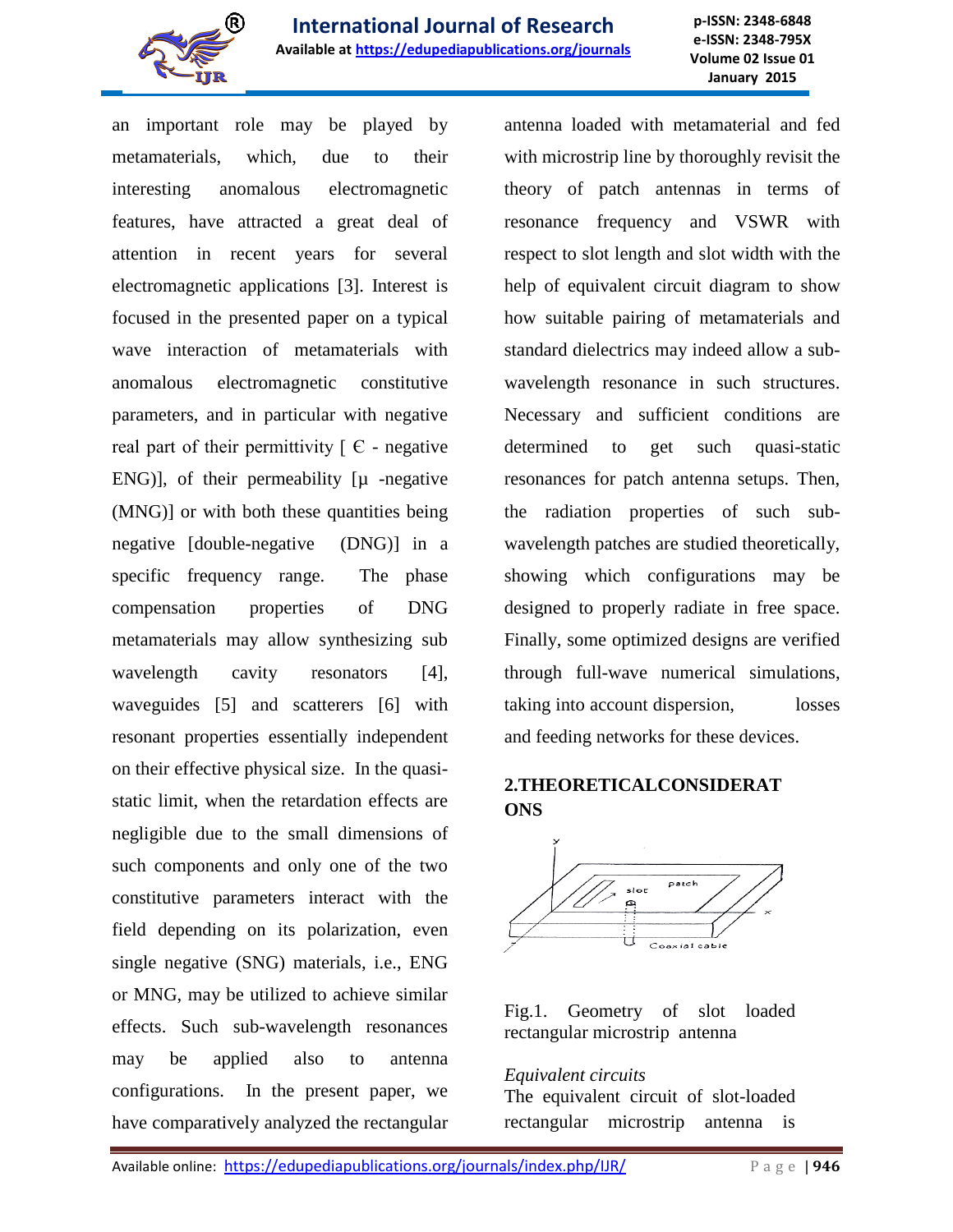

**p-ISSN: 2348-6848 e-ISSN: 2348-795X Volume 02 Issue 01 January 2015**

presented in Fig 2.where  $R_1$ ,  $L_1$ ,  $C_1$  of patch are given by

$$
C_1 = \frac{\varepsilon_e \varepsilon_0 L W}{2h} \cos^{-2} \left( \frac{\pi z_0}{L} \right); \qquad L_1 = \frac{1}{C_1 \omega_r^2}; \qquad \& R_1 = \frac{Q}{\omega_r C_1} \tag{1}
$$

It may be noted that input impedance  $(Z_{in})$  of the circuit in Fig2 a. Excluding slot can be expressed as

$$
Z_{in} = \frac{1}{\frac{1}{R_1} + j\omega C_1 + \frac{1}{j\omega L_1}} = \frac{Rl(\omega L_1)^2}{(\omega L_1)^2 + R_1^2(\omega^2 L_1 C_1 - 1)^2} - j\frac{R_1^2 \omega L_1(\omega^2 L_1 C_1 - 1)}{(\omega L_1)^2 + R_1^2(\omega^2 L_1 C_1 - 1)^2}
$$
(2)

The input impedance of the slot-loaded patch can be calculated from Fig. 2b as

$$
Z_{\text{ins}} = \frac{\left(R - jX\right)\left(jX_s\right)}{R - jX + jX_s}
$$

$$
Z_{\text{ins}} = \frac{X.X_s + jR.X_s}{R - j(X - X_s)}
$$
(3)

Using this value, the reflection coefficient, VSWR and return loss can be computed

Reflection coefficient

$$
\left(\Gamma\right) = \frac{Z_0 - Z_{ins}}{Z_0 + Z_{ins}}\tag{4}
$$

Where  $Z_0$  = characteristic impedance of the co-axial feed (50 ohm)

$$
VSWR = S = \frac{1 + |\Gamma|}{1 - |\Gamma|} \tag{5}
$$

and Return loss =  $20\log|\Gamma|$  (6)



Fig.2 Equivalent circuits.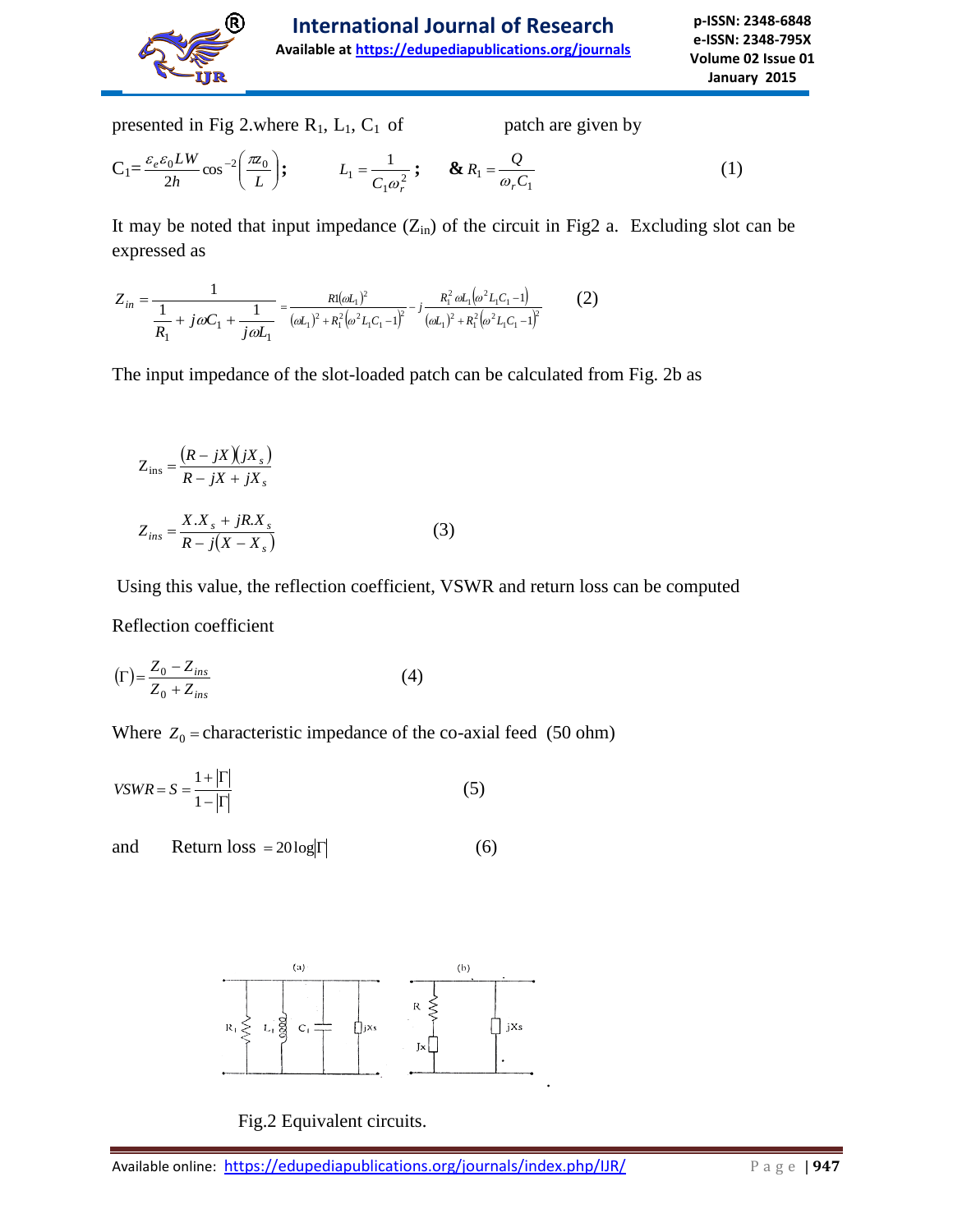

### **III. CALCULATIONS**



Fig.3. Variation of resonance frequency with slot width

As resonance frequency increases the slot width of patch also increases (fig.3).An uniform variation in voltage standing wave ratio has been analyzed on the slot-width greater than 1.5mm (fig4).

### **IV. RESONANT FREQUENCIES AND RADIATION PROPERTIES**





Consider the rectangular patch antenna depicted in Fig. 6. It consists of a metallic patch with transverse dimensions  $L \times W$  placed over a ground plane (distant *h*). The underneath substrate is inhomogeneous, filled with two isotropic and homogeneous materials with permittivity and permeability,  $\varepsilon_1(w)\mu_1(w)$  and  $\varepsilon_2(w)\mu_2(w)$ , in general varying with frequency (an  $e^{jwt}$ notation is adopted in the following). The quantity η represents the filling ratio of the volume underneath the patch, as described in the figure. The antenna is embedded in a suitable Cartesian reference system, as defined in the figure, and it radiates in free space, with permittivity and permeability  $\varepsilon_{\circ}\mu_{\circ}$  . The resonant frequencies of the radiator in Fig. 6 may be evaluated with good



Fig.4. Variation of VSWR with slot width for different slot lengths



Fig.5. Variation of Re  $(Z_{in})$  with slot width for different slot lengths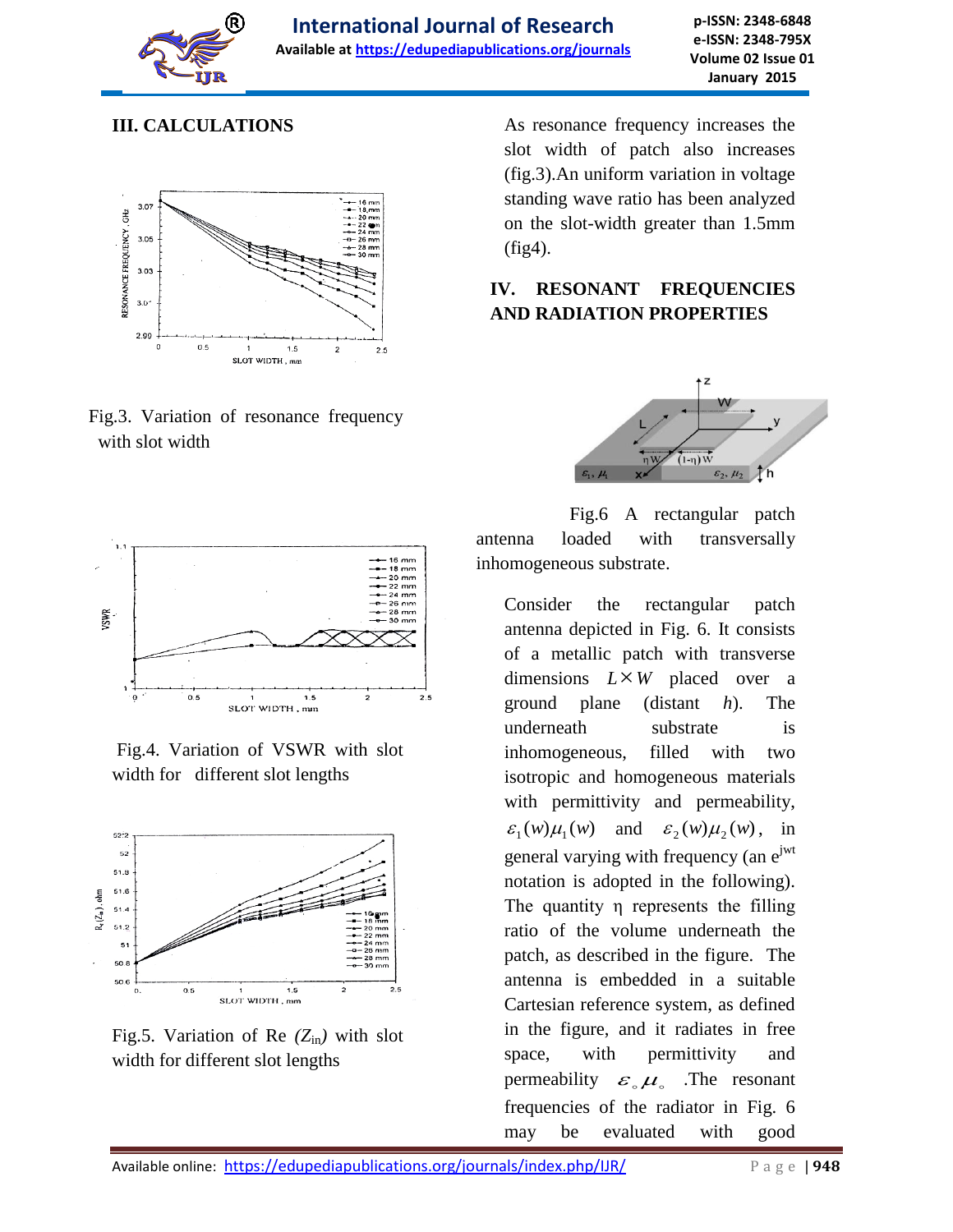

approximation by applying a standard cavity model [7], [8]. The resonant frequencies of the equivalent cavity for the modes may be easily obtained by applying all the boundary conditions, and they correspond to the solution of the following dispersion equation:

$$
\frac{k_1}{\omega \mu_1} \tan[k_1 \eta W] = -\frac{\omega \varepsilon_2}{k_2} \tan[k_2(1-\eta) W] \tag{7}
$$

Where  $k_i = \omega \sqrt{\epsilon_i \mu_i}$  with  $i = 0, 1, 2$ .

Substituting the tangent functions with their arguments under the assumption of sub- wavelength size of the patch, i.e. ,W,  $\leq$ min $[2\pi/k_1, 2\pi/k_2]$ , yields the approximate equation:

 $η/1-η$   $\approx$   $-ε_2/ε_1$ ( 8)

If one hypothetically assumes that  $\varepsilon_1$  and  $\varepsilon_2$  are independent of frequency (which they are not, [9]), this expression is surprisingly independent of *w* and *W*, implying that in the first approximation the patch of Fig.6 may resonate at any arbitrarily low frequency for any arbitrarily small width of the patch, provided that the previous equality among the filling ratio *η* and the permittivity's of the two materials is satisfied. In other words, two permittivity's are oppositely signed in the two materials, since0< *η<*1, makes the left-hand side of (8) a strictly positive quantity. Clearly, in fact, such a patch cannot resonate at low frequency unless special metamaterials are employed.

 The fact that an ENG, MNG or DNG material is necessarily dispersive with frequency [8] ensures the indirect dependence of the previous dispersion relation on frequency. These findings, consistent with the sub-wavelength cavities, waveguides, scatterers and antennas described in [4], for which again a filling ratio factor, rather than their total size, determines the resonance of the system, may be justified by noticing that at the interface between materials with oppositely signed permittivity's and/or permeability's a local plasmonic resonance arises, which, if properly designed, may induce a resonance in the whole component. due to the polarization of the mode under analysis  $(TM_{0m0}, with$ electric field  $E<sub>Z</sub>$  and  $H<sub>Z</sub>$  magnetic field tangential to the interface) and due to the magnetic boundary conditions at the side walls of the cavity, in the quasi-static limit in which (8) applies the permittivity's play a dominant role in the possibility of achieving such quasi-static resonance. Applying the dispersion relation given by (7), it is possible to determine the resonant frequencies of a given patch varying its medium loading. Fig. 7, as an example, shows the resonant frequency variation, as solution of (7), for a patch of width W==50 mm with  $\eta$  =0.5 having one of the two media being a DPS material with  $\varepsilon_{1}=\varepsilon_{0}$ ,  $\mu_{1}=\mu_{0}$  and varying permittivity of the other material  $\varepsilon_2$ .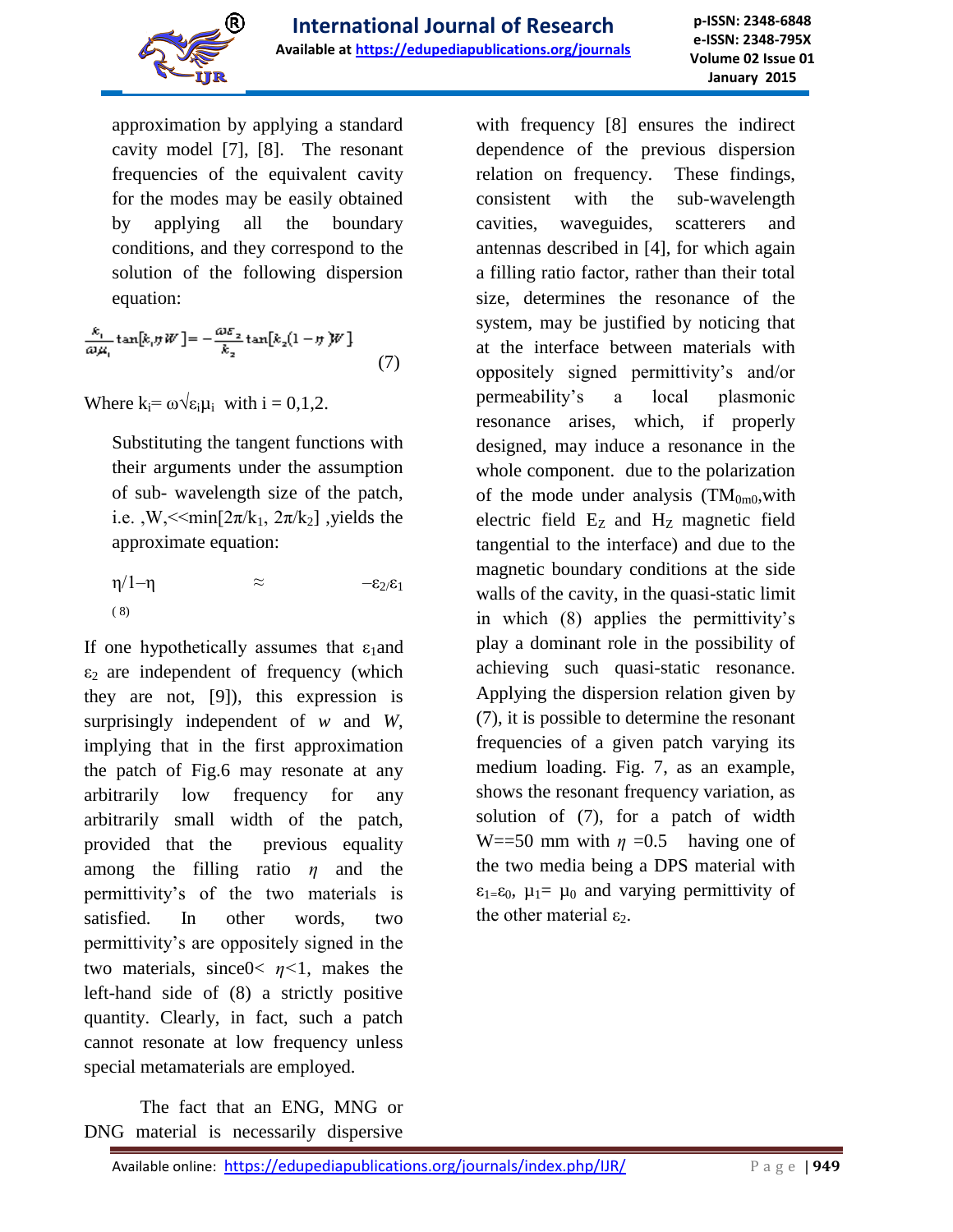



Fig. 7. (a) Variation of the resonant frequency of the rectangular patch antenna of Fig.6 with W = 50mm,  $\eta$  = 0:5,  $\varepsilon_1$  = 2  $\varepsilon_0$ ,  $\mu_{1}$   $\mu_2$   $\mu_0$  as a function of  $\varepsilon_2$ . (b)

the same as a function of the electric plasma frequency of a Drude-like dispersive metamaterial for the second medium, varying also its permeability  $\mu_2$  as a parameter. In particular, Fig. 7(a) shows the variation of the resonant frequency with assuming  $\mu_{2} = \mu_0$ , whereas Fig. 7(b) shows resonance frequency variation versus the plasma frequency the resonance frequency variation versus the plasma frequency *w*ep assuming a Drude dispersive material for the permittivity of the loading ENG material, *i.e.* In this second case  $\mu_2$ , is also varied as a parameter.

When the filling material is homogeneous, *i.e.*  $\varepsilon_1 = \varepsilon_2 = 2 \varepsilon_0$ , the patch has its resonance at *f=w/2π*  =2.12GHz. However, loading the patch with an ENG material can reduce the resonance frequency in principle without limits, as shown in Fig. 7(a). Fig. 7(b) relates this variation to the plasma frequency of a Drude-like dispersive material. This has been adopted to model the realistic dispersion of an ENG metamaterial made by embedding specific inclusions inside a host material. Also in this case, properly varying the size and shape of the inclusions that form the second filling material. in order to approach the effective permittivity of  $\varepsilon_2$  = -2  $\varepsilon_0$ , the resonance frequency may in principle be brought down arbitrarily. These results, as Fig. 7(b) shows, are weakly affected by the permeability of the second material  $\mu_2$ , and this dependence becomes irrelevant when the resonant frequency is reduced, since the quasistatic approximation represented by (19) holds. A filling material with high electric permittivity may be employed instead of such plasmonic metamaterial.



Fig.8. Variation of the (a) magnetic and (b) electric fields underneath the rectangular patch antenna of Fig.7, at resonance, with:  $\varepsilon_2 = 2 \varepsilon_0$ , (solid line), resonating at  $f = 2:12$  GHz;  $\varepsilon_2$  $= -2.2$   $\varepsilon_0$ , (dashed line), resonating at f = 0:5GHz;  $\varepsilon_2$  = 140  $\varepsilon_0$ , (dotted line), resonating at  $f = 0.5$  GHz. This solution,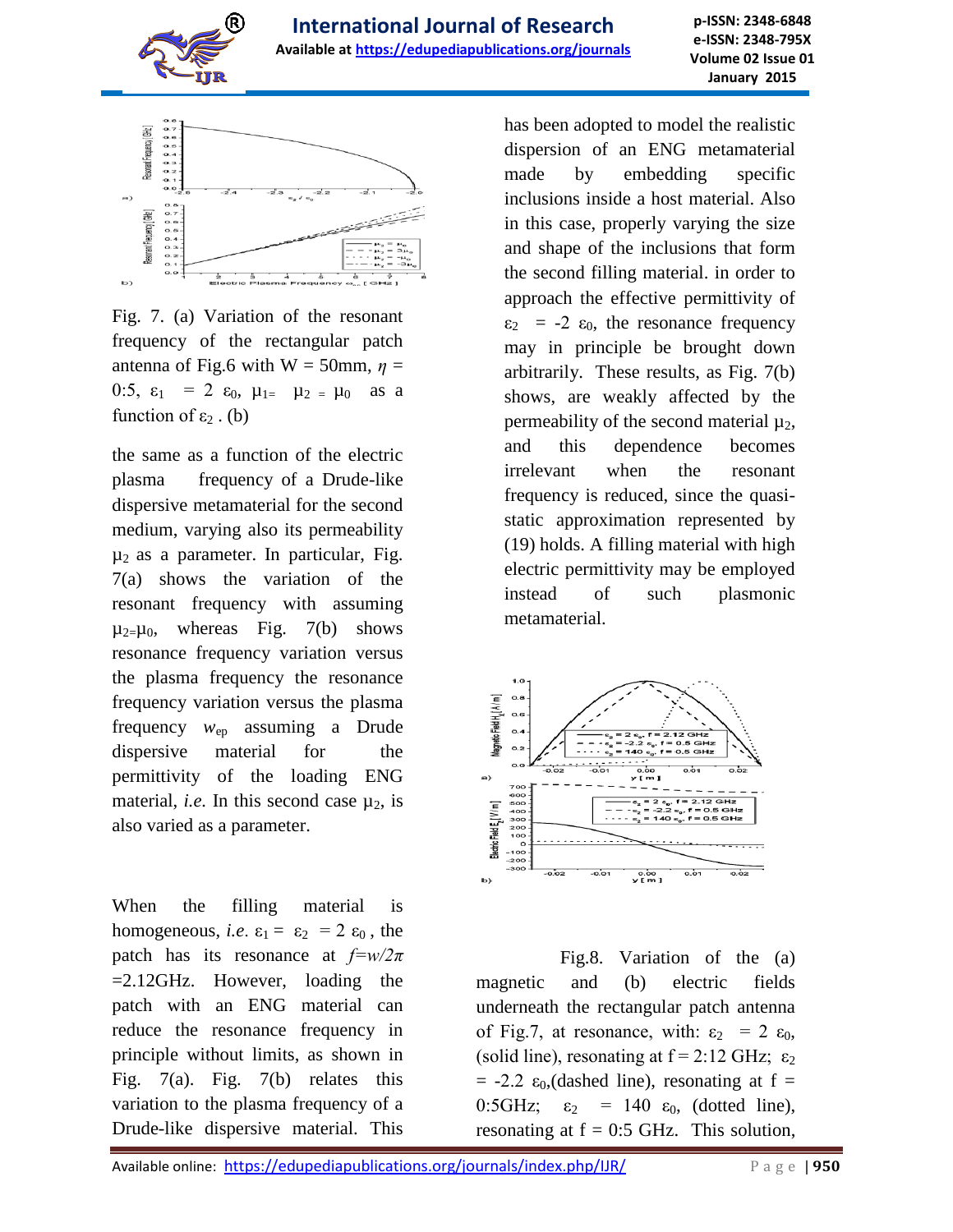

however, is intrinsically limited by the fact that a higher permittivity usually accompanies higher losses and the presence of surface waves, and reducing the resonance frequency to very low values would require the use of extremely high permittivities. On the other hand, the resonance is not obtained by adjusting the wavelength in the filling material, but instead by inducing a plasmonic resonance at the interface underneath the patch, which allows a phase cancellation similar to the effect predicted in [4]. This point is further clarified in Fig. 8, which shows the electric and magnetic field distribution at resonance predicted by the cavity model for the patch considered in Fig. 7 for the three cases when: (solid line)  $\varepsilon_2 = 2 \varepsilon_0$ , i.e., when the substrate is homogeneous and the patch resonates at *f =* 2.12GHz; (dashed line) for a second material chosen according to (7) to lower the patch resonance to  $f = 0.5$  GHz, i.e., using a material with  $\varepsilon_2$  *(f = 0.5GHz) = -*2.2  $\varepsilon_0$ ; (dotted line) for a second material with its permittivity increased so that the patch can resonate at the frequency  $f =$ 0.5GHz, i.e., with  $\varepsilon_2 = 140 \varepsilon_0$ .

 The magnetic field amplitudes have been normalized in the fig 8 to their relative maximum and the electric field are normalized accordingly for comparison. As it can be seen, the three cases show very different properties. The standard resonance of the patch would happen at  $f = 2.12 \text{GHz}$ , as the solid line shows.

 At this frequency the patch width is 0.5 λ, with λ being the wavelength inside the homogeneous material loading the patch.

As it is well known, the magnetic field in fact experiences a half-wavelength sinusoidal variation from one side to the other of the patch, whereas the electric field flips its sign, with a  $180^0$  phase variation. Filling the region *y>0* with a material with  $\varepsilon_2$   $(f = 0.5GHz) = -2.2 \varepsilon_0$ allows getting a resonance at *f = 0.5GHz* , as shown by the dashed line.

 In this case the magnetic field flips the sign of its derivative, due to the boundary conditions at the interface between the two "oppositely signed" materials, and this allows to shrink the electrical dimensions of the equivalent cavity. As clearly seen in the figure, the electric field variation in this case is almost constant and its phase does not flip passing from one side to the other of the patch.

 This affects the radiation properties of the patch. Employing a high-dielectric material (dotted line), the resonance frequency is made low by decreasing the wavelength in the material in *y>0*, which in fact is responsible for almost all the sinusoidal variation of the magnetic field.

 The electric field remains almost constant in the left material, but experiences a  $180^{\circ}$  phase shift in the material with high permittivity. The wellknown cause of

radiation is represented by the fringing electric field at the two sides of the patch, *i.e.*, at  $y = \pm \frac{1}{2}w$ . They correspond to the equivalent magnetic currents  $k =$  $\left. \hat{n} \times E \right|_{y=\pm \frac{w}{2}}$ , where E is the electric field at  $y = \pm \frac{1}{2} w$ , as predicted by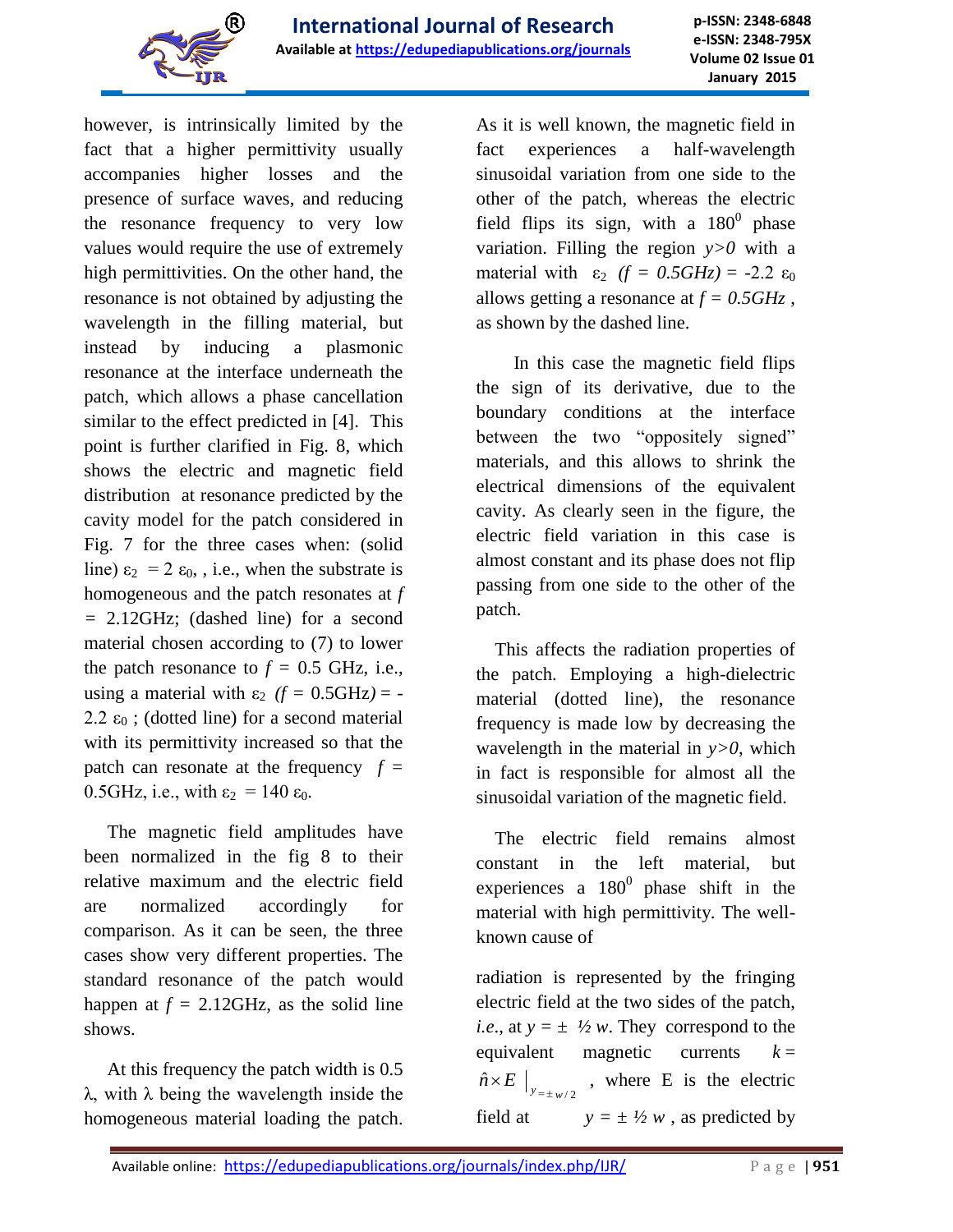

the cavity model, and is the normal to the side of the patch, *i.e.*  $\hat{n} = \pm \hat{x}$  respectively. In the solid and dotted line cases, *i.e.,* when the cavity is resonating in a conventional way, the electric field on the two sides of the patch is oppositely oriented, and therefore the two sides of the patch radiate in phase towards broadside this ensures the conventionally shaped radiation pattern of the patch antenna, with reasonable directivity at broadside. In the dot-line case, when a high permittivity is employed to squeeze the patch width, we may expect a lower directivity, due to the reduced electrical distance between the two radiating edges, and a lowered gain caused by the presumably strong excitation of surface waves, due to the presence of a high- substrate. Also the potential presence of high losses in such material would contribute to deterioration of its radiating performance. When the patch is loaded with a metamaterial, however, the mode excited (dashed line) will cause the two sides of the patch to radiate out of phase. Due to the electrically small dimensions of the patch, moreover, the two magnetic currents almost cancel each other for all the visible angles, and thus the radiation efficiency of such an antenna would be very poor. Another aspect should also be considered: the interfaces at *y=0* and

 $\begin{cases} z = 0 \\ y > 0 \end{cases}$ 

support surface plasmons, since they are interfaces between media with materials with opposite permittivities [12]. If the plasmonic resonance at is the main factor responsible for the sub-wavelength

resonance, these surface plasmons, when excited, would eventually trap some energy from the source, thus further reducing the radiation efficiency of the antenna.

#### **V.NUMERICAL ANALYSIS**

As a first example, behavior of the rectangular patch antenna of Fig. 7 is atudied, *with W =* 50 mm*.,L=*40 mm  $h=1.5$  mm,  $\eta=0.5$ ,  $\varepsilon_1=2$   $\varepsilon_0$ ,  $\mu_{1}=\mu_2=\mu_0$ , properly loaded with a Drude dispersive and lossy ENG material with  $\varepsilon_2(\omega) = \varepsilon_0 (1 \omega_{\scriptscriptstyle e}^{\scriptscriptstyle 2}$  $\frac{2}{\epsilon_p}$  /[ ω(ω-j ω<sub>τ</sub>) ] ). The plasma frequency has been set at  $w_{ep} = 5.6$ GHz to get  $\varepsilon_2(f =$  $0.5$ GHz $) \approx 2.2$   $\varepsilon_0$ , which may be obtained in an artificial metamaterial by embedding properly designed conducting wires oriented along *z* in vacuum or another dielectric [10], [11]. Losses in the metamaterial have also been added to reflect the possible ohmic losses in the conducting inclusions, and thus the damping frequency in the Drude model has been set at  $w_t = 50$  MHz. The antenna is fed by a coaxial probe placed at the position  $X_p=0$ ,  $y_p=-w/4$ , with inner radius of rin=0.3 mm. and characteristic impedance  $Z_p = 125Ω$ . Also finite substrate and ground pane have been considered, both with total size of 100×100 mm². In order to consider all the realistic aspects of the design, the finiteness of the metal thickness has also been modeled, fixing it at 0.01 mm. The return loss and the input impedance are plotted in Fig.9, showing two distinct resonances  $f = 0.48$ GHz at  $f = 2.44$ GHz, with good agreement with the cavity model.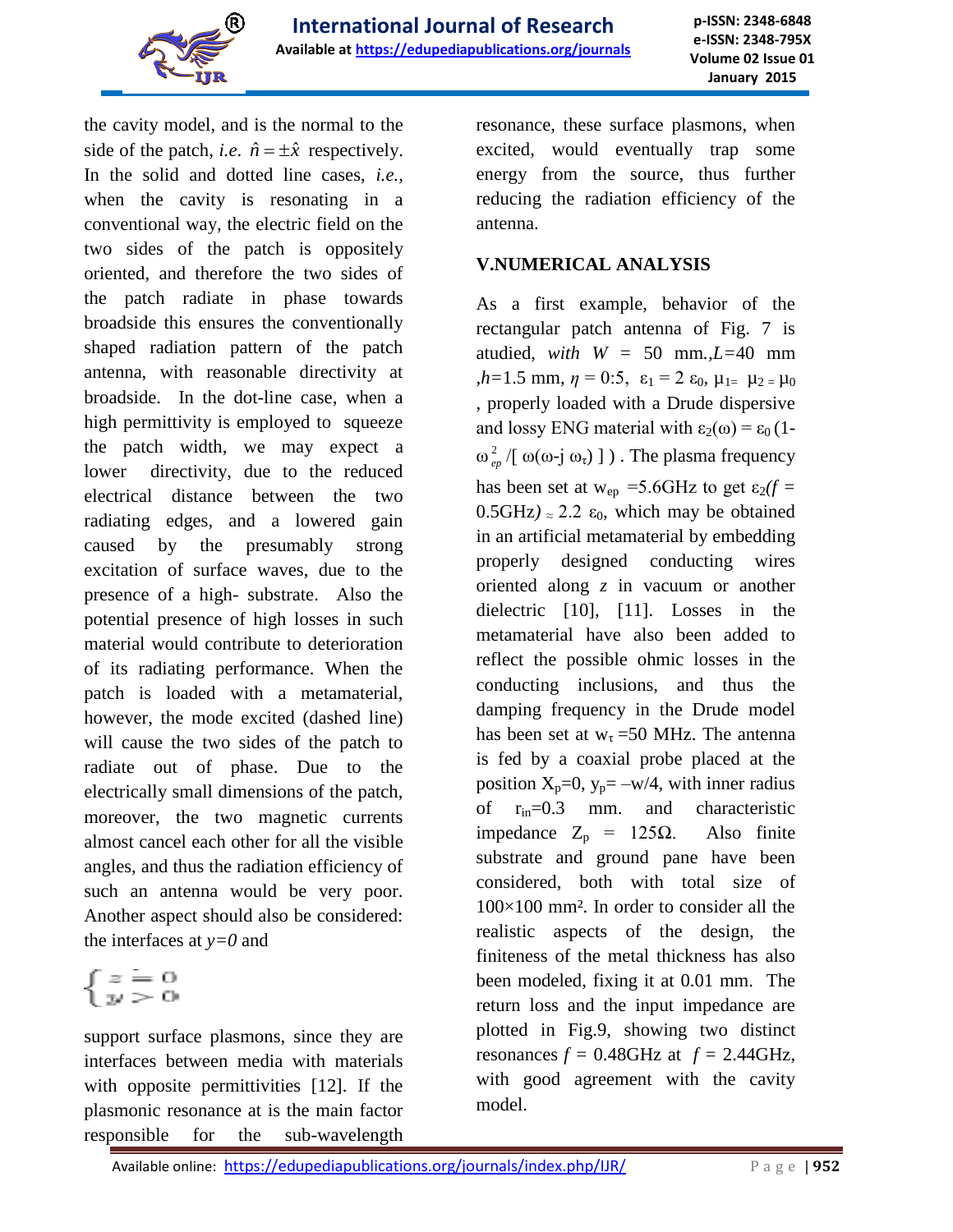



Fig.9 . Full-wave numerical simulation results for (a) return loss and (b) input impedance of the antenna in Fig. 7 with a Drude material with losses, fed by a coaxial cable, as described in the text.

The sub-wavelength resonance in this case is poorly matched.



Fig.10 (Results calculated using CST Microwave Studio [13]). Electric field distribution (snapshot in time, top view) at the first two resonant frequencies for the antenna of Fig. 9: at (a)  $f = 0:48$  GHz and (b)  $f = 2:44$  GHz.

Fig. 10 reports the electric field distribution for these two different resonance frequencies on the plane of the patch.

This clearly shows how the fringing fields are oppositely directed in the subwavelength case, different from the usual resonance at  $f = 2.44$ GHz. The field distributions are consistent with the cavity model analysis described in the previous section and confirm the different behavior of the field at the radiating edges at the two frequencies, highlighting also the standing waves present at the interface  $y =$ 0 due to the excitation of surface plasmons. The radiation patterns in the two cases are substantially different, since at the lower frequency the patch is not radiating properly and it shows a nullat broadside and an insufficient gain over all the visible angles.

This rectangular configuration at the frequency  $f = 0.48$ GHz ends up being a good candidate for a matching network for the excitation of surface plasmons at the interface  $y = 0$  rather than as a good radiator.

### **VI. CONCLUSION**

It may be concluded that loading of patch with narrow slot. Affects significantly resonance frequency. input impedance and bandwidth increase with slot with for a given slot length. we have analyzed the possibility of designing sub wavelength resonant patch antennas using metamaterial blocks. Realistic numerical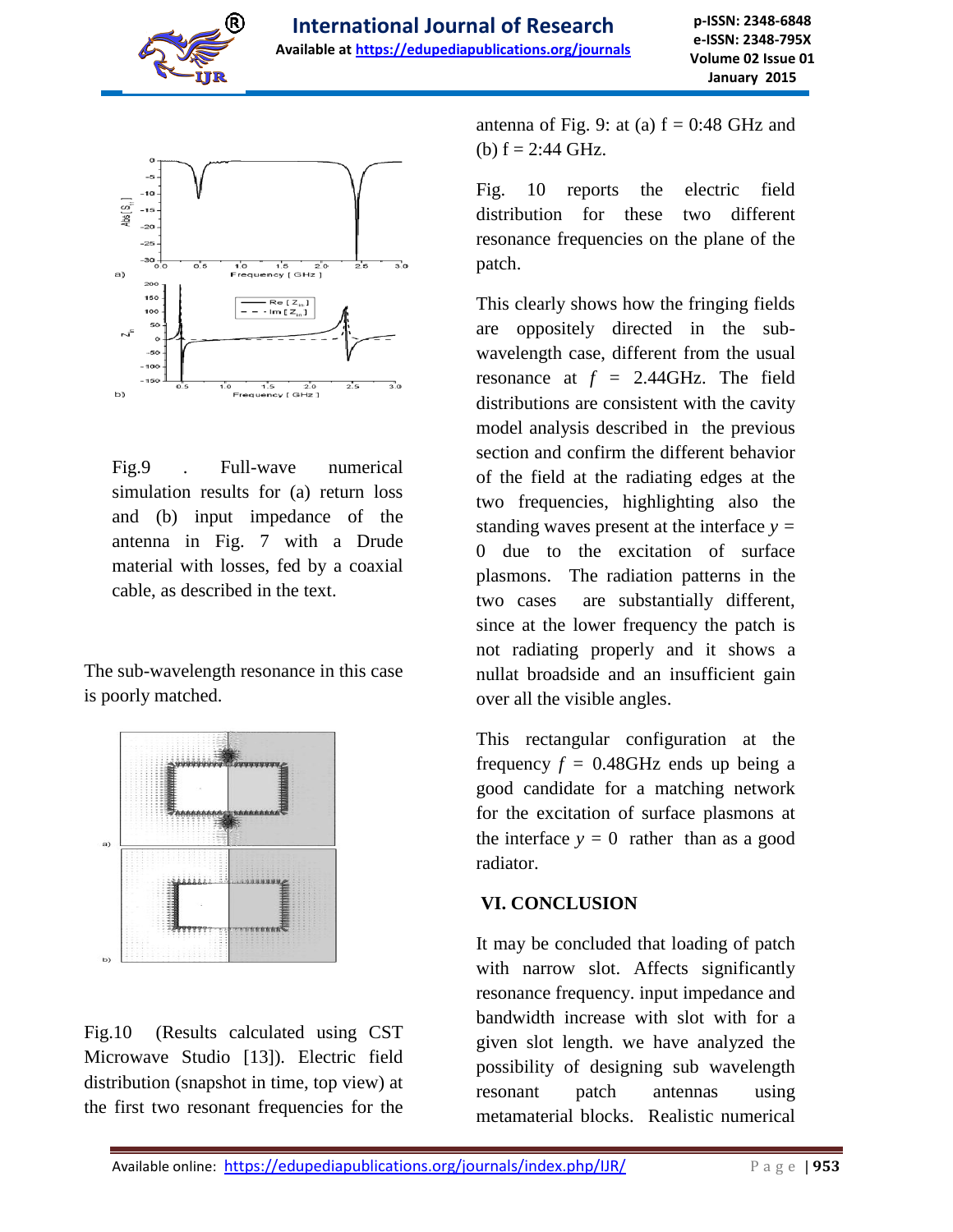

simulations, considering material dispersion, losses and the presence of the feeding network have been also presented, providing a validation of the theoretical results and showing how a practical realization is foreseeable. While as with the equilateral triangular microstrip antenna with microstrip feed it is found that 35.5% of space can be save is constructing ETMP structure. This may indeed open interesting venues for the design of small-scaled antennas with enhanced performance.



Fig.11.Comparison of occupied aperture area of

rectangular & triangular patch configuration:  $h=1.6$ mm &  $\varepsilon_r = 2.22$  at  $f_r = 1325$  MHz.

### **VII. REFERENCES**

[1] D. M. Pozar and D. H. Schaubert*, Microstrip Antennas: The Analysis and Design of Microstrip Antennas and Arrays*. New York: IEEE Press, 1995.

[2] J. R. James and P. S. Hall*, Handbook of Microstrip Antennas*.London, U.K.: Peter Peregrinus, 1989.

[3] R. W. Ziolkowski and N. Engheta, Eds.*, IEEE Trans. Antennas Propag., Special Issue on Metamaterials*, vol. 51, pp. 2546–2750, Oct. 2003.

[4] N. Engheta, "An idea for thin subwavelength cavity resonators using metamaterials with negative permittivity and permeability," *IEEE Antennas Wireless Propag. Lett.*, vol. 1, no. 1, pp.10–13, 2002.

[5] A. Alù and N. Engheta, "Guided modes in a waveguide filled with a pair of single-negative (SNG), double-negative (DNG), and/or double-positive (DPS) layers," *IEEE Trans. Microw. Theory Tech.*, vol. MTT-52, no. 1, pp. 199–210, Jan. 2004.

[6]"Polarizabilities and effective parameters for collections of spherical nano-particles formed by pairs of concentric double-negative (DNG), single-negative (SNG) and/or doublepositive (DPS) metamaterial layers," *J. Appl. Phys.*, vol. 97, May 1, 2005, 094310.

[7] K. R. Carver and J. W. Mink, "Microstrip antenna technology," *IEEE Trans. Antennas Propag.*, vol. AP-29, no. 1, pp. 2–24, Jan. 1981.

[8] W. F. Richards, Y. T. Lo, and D. D. Harrison "An improved theory of microstrip antennas with applications," *IEEE Trans. Antennas Propag.*, vol. AP-29, no. 1, pp. 34–46, Jan. 1981.

[9] L. Landau and E. M. Lifschitz*, Electrodynamics of Continuous Media*. Oxford, U.K.: Pergamon Press, 1984.

[10] W. Rotman, "Plasma simulation by artificial dielectrics and parallelplate media," *IRE Trans. Antennas Propag.*, pp. 82–84, 1962.